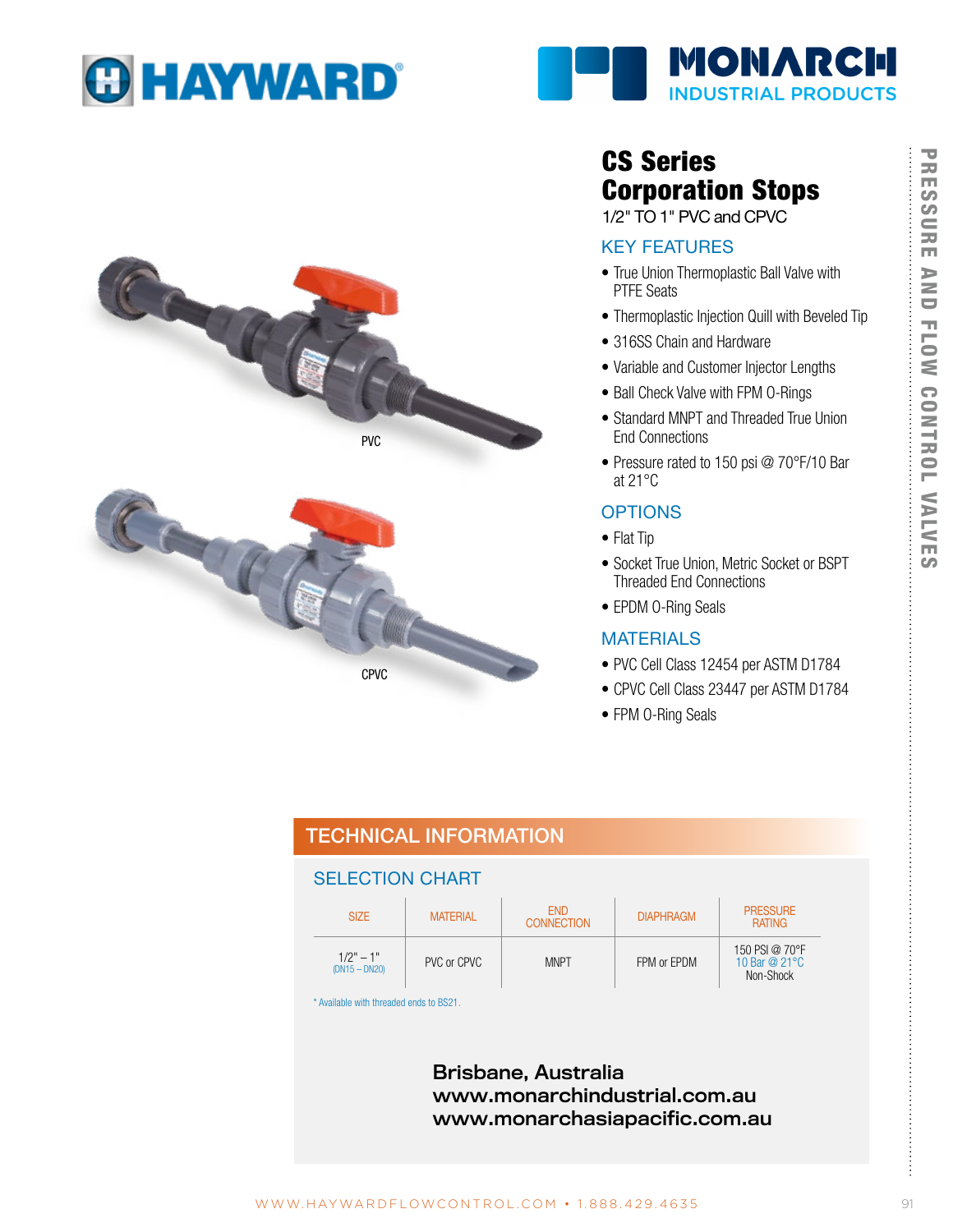# CS Series Corporation Stops 1/2" TO 1" PVC AND CPVC



### TECHNICAL INFORMATION, *CONTINUED*

### PARTS LIST

- 1. Ball Valve PVC or CPVC
- 2. Quill with Ball Check Valve and Hastelloy C Spring - PVC or CPVC
- 3. Stainless Steel Chain 316SS
- 4. Quill Seal FPM or EPDM
- 5. Union O-ring FPM or EPDM
- 6. Union Nut

### SPARE PARTS

- Valve
- Chain
- Replacement Quill Unit



### DIMENSIONS\*

| <b>VALVE SIZE</b><br>in / DN | in $\sqrt{mm}$ | $\prime$ mm<br>in $/$ | in / $mm$  |            |            | in $\sqrt{mm}$ |
|------------------------------|----------------|-----------------------|------------|------------|------------|----------------|
| 1/2/15                       | 11.00 / 279    | 10.50 / 267           | 7.00 / 178 | 3/4" NPT   | $1/2"$ NPT | 3.00 / 76      |
| 3/4/20                       | 12.50 / 318    | 11.75 / 298           | 7.00 / 178 | 1" NPT     | 3/4" NPT   | 3.50 / 89      |
| 1/25                         | 14.00 / 356    | 13.25 / 337           | 7.00 / 178 | 1-1/4" NPT | 1" NPT     | 4.30 / 109     |

\* Dimensions A, B and C with quill pushed into valve.

### Brisbane, Australia www.monarchindustrial.com.au www.monarchasiapacific.com.au

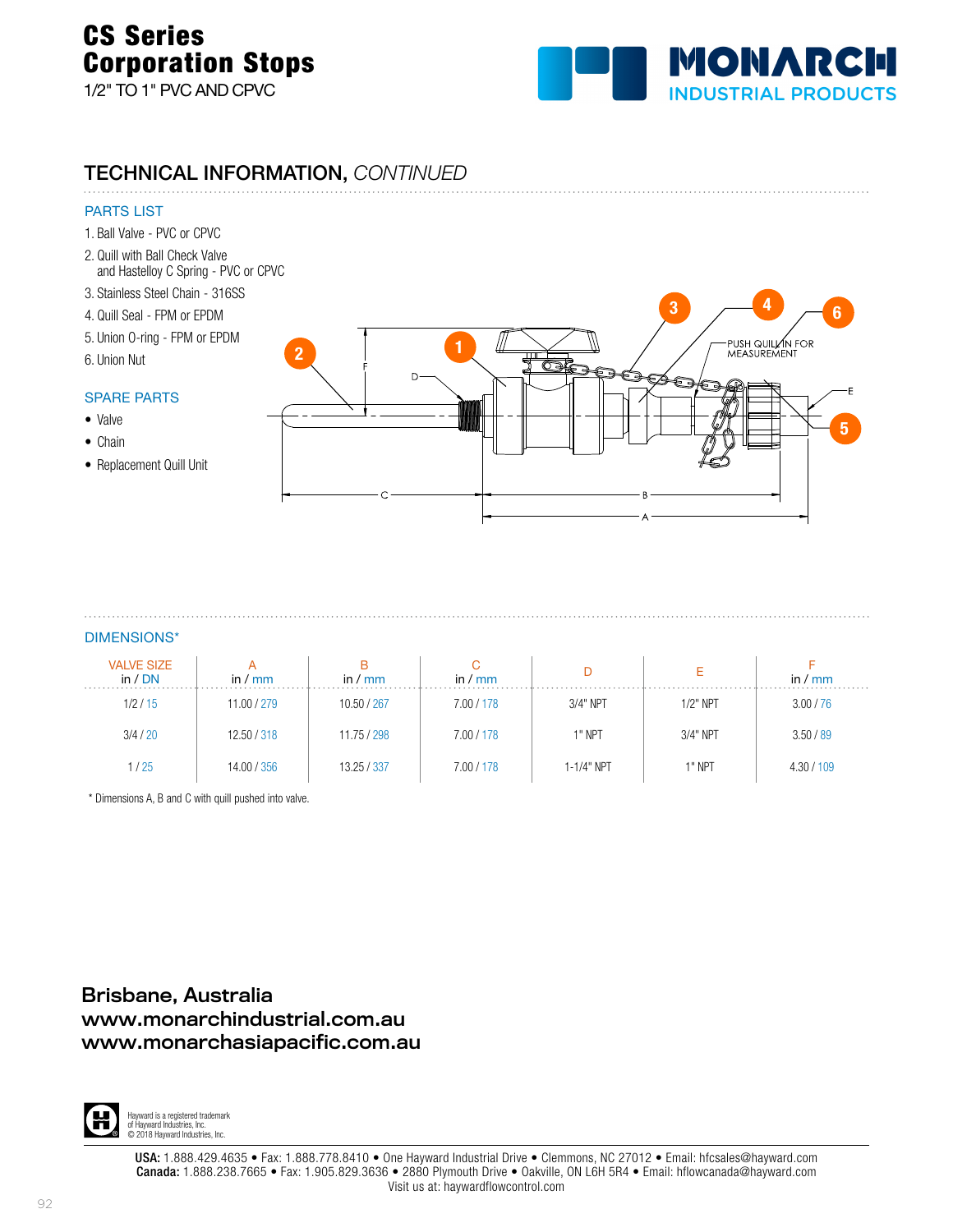



# IV Series Injection Valves / IQ Series Injection Quills

1/2" TO 1" PVC, CPVC AND PVDF

**MONARCH** 

**INDUSTRIAL PRODUCTS** 

### KEY FEATURES

- Built-in ball check valve with Hastelloy C™ spring, with the IV check being rebuildable
- Threaded MNPT End Connections
- FPM O-Ring Seals
- 45° Bevel on Quill Tip
- Pressure rated to 150 psi @ 70°F

### **OPTIONS**

- Flat Bevel
- Socket End Connections
- EPDM O-Ring Seals

### **MATERIALS**

- PVC Cell Class 12454 per ASTM D1784
- CPVC Cell Class 23447 per ASTM D1784
- PVDF
- FPM or EPDM O-Ring Seals

# EXPLODED VIEW SELECTION CHART SIZE | MATERIAL | END | DIAPHRAGM | PRESSURE<br>CONNECTION | DIAPHRAGM | RATING PRESSURE<br>RATING 1/2" - 1" PVC, CPVC, PVDF NPT or Socket FPM or EPDM 150 PSI @ 70°F 10 Bar @ 21°C Non-Shock

## TECHNICAL INFORMATION

ŧ